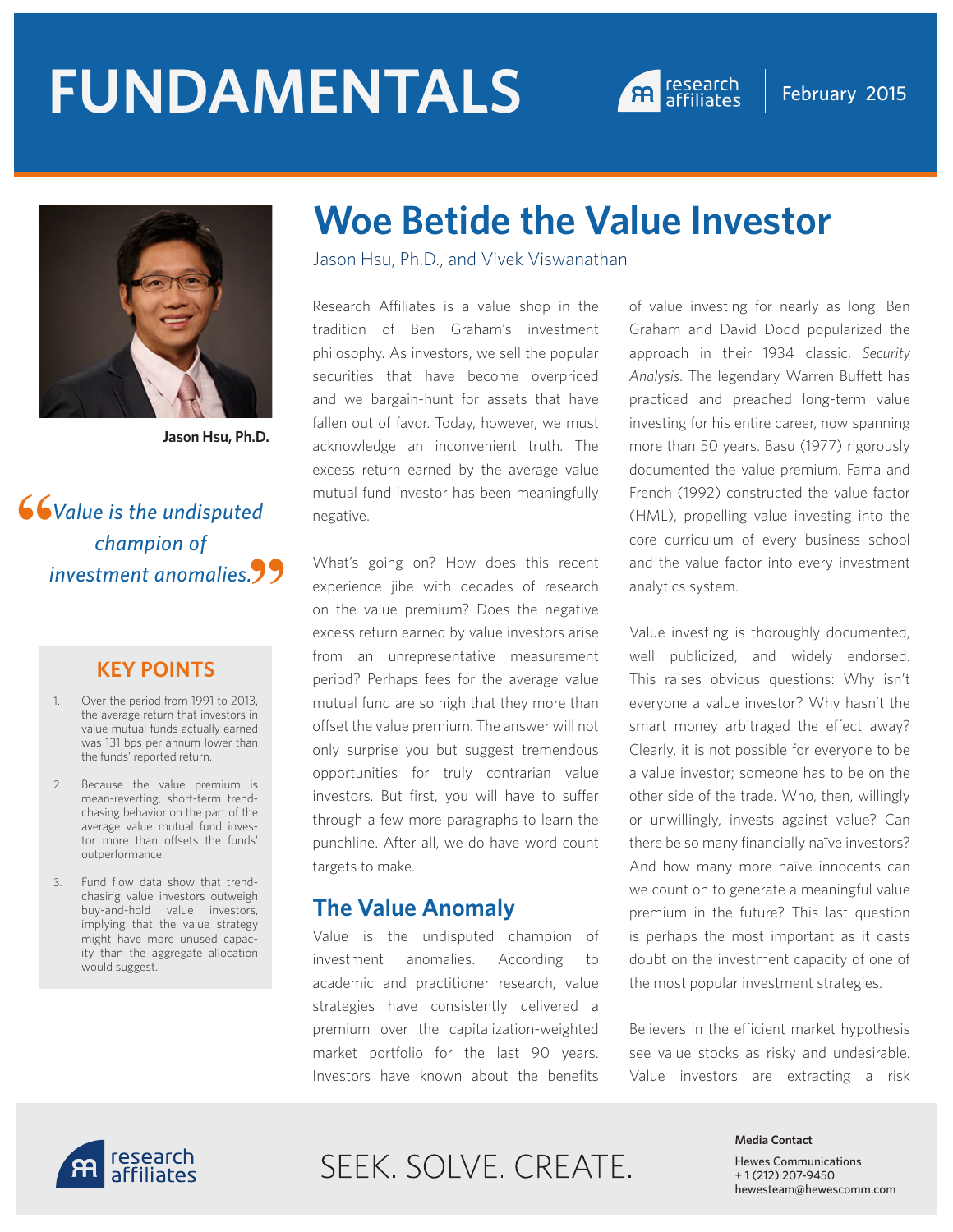premium. But many practitioners who are familiar with investor psychology think of the value anomaly as a mistake that institutions and individuals make for a host of behavioral reasons. The two camps can argue endlessly. We have nothing to contribute to that disagreement. Nonetheless, both sides have a key assumption in common: Longhorizon value investors outperform (just for different reasons). What we show in this issue of *Fundamentals* is the contrary fact that so-called value investors have substantially underperformed the S&P 500 Index for the past 23 years. There is no evidence that mutual fund investors are extracting a positive value premium either by (1) bearing risk or (2) by exploiting other investors' behavioral mistakes.

## **Investors' Performance**

Examining the history of mutual fund performance, Hsu, Myers, and Whitby (2014) find that the average value investor didn't earn anywhere near the reported value premium (**Table 1**). In fact, he or she underperformed the S&P 500 meaningfully, even before taking fees into account. How is this possible? While it is true that, on average, value managers and value mutual funds outperform the S&P 500 (by 39 bps), their time-weighted rates of return don't translate into outperformance for the investors. In fact, the average value

## *Why hasn't the smart money arbitraged the*  value effect away?<sup>99</sup> **"**

investor underperforms a buy-and-hold investment in the S&P 500 by –92 bps. Value fund investors typically do not hold their investments. Instead, they chase trends, allocating away from value funds after a period of underperformance and towards them after a period of outperformance. In other words, average value investors do not adhere to the contrarian allocation as one would expect; they are actually trend chasing. Unfortunately for them, however, the value premium is mean-reverting. After periods of outperformance it tends to underperform, and vice-versa. Trend-chasing investors increase their allocation to value funds before (and sometimes just before) the funds reverse direction and head back, downward, toward their long-term averages. And they reduce their allocation before the funds head up again. This poor timing has cost value investors an average of –131 bps per annum.

Alas, the fund manager's profession is abysmally depressing. You are regularly reminded by academic research that, on average, you destroy value, net of fees; a monkey randomly selecting stocks, or

a cap-weighted index, outperforms you. (Sort of makes you question the value of your MBA degree and CFA designation.) Nor are the select few who have delivered long-term outperformance spared. New evidence suggests that your clients' decisions undo your work, so that, in the end, your contribution to their financial well-being is still quite negative. Your time-weighted returns may be superior, but the dollar-weighted, net-of-fee returns the clients actually receive are nonetheless adverse.

If you are both an academic and a portfolio manager, you may wish to examine the meaning of your life. It could be argued that both your students and your clients would be better off if they hadn't learned about the value premium and just stayed with an S&P 500 fund as Burt Malkiel and Jack Bogle have passionately advised.

## **The Return Gap**

Russ Kinnel of Morningstar has frequently observed that the buy-and-hold or time-weighted return is typically much higher than the dollar-weighted return. In addition, Hsu, Myers, and Whitby (2014) have robustly documented this phenomenon. The writers attribute the return gap to investors' poor market timing decisions as they reallocate assets among funds on the basis of recent performance.

## Table 1. Dollar-Weighted vs. Buy-and-Hold Returns<sup>1</sup> (1991-2013)

| Value Funds | Buy-and-Hold Return       | 936% | Investor<br>Shortfall |
|-------------|---------------------------|------|-----------------------|
| Value Funds | Dollar-Weighted Return    | 805% | $-1.31%$              |
| S&P 500     | Buy-and-Hold Index Return | 897% | $-0.92\%$             |

Source: Hsu, Myers, and Whitby (2014).

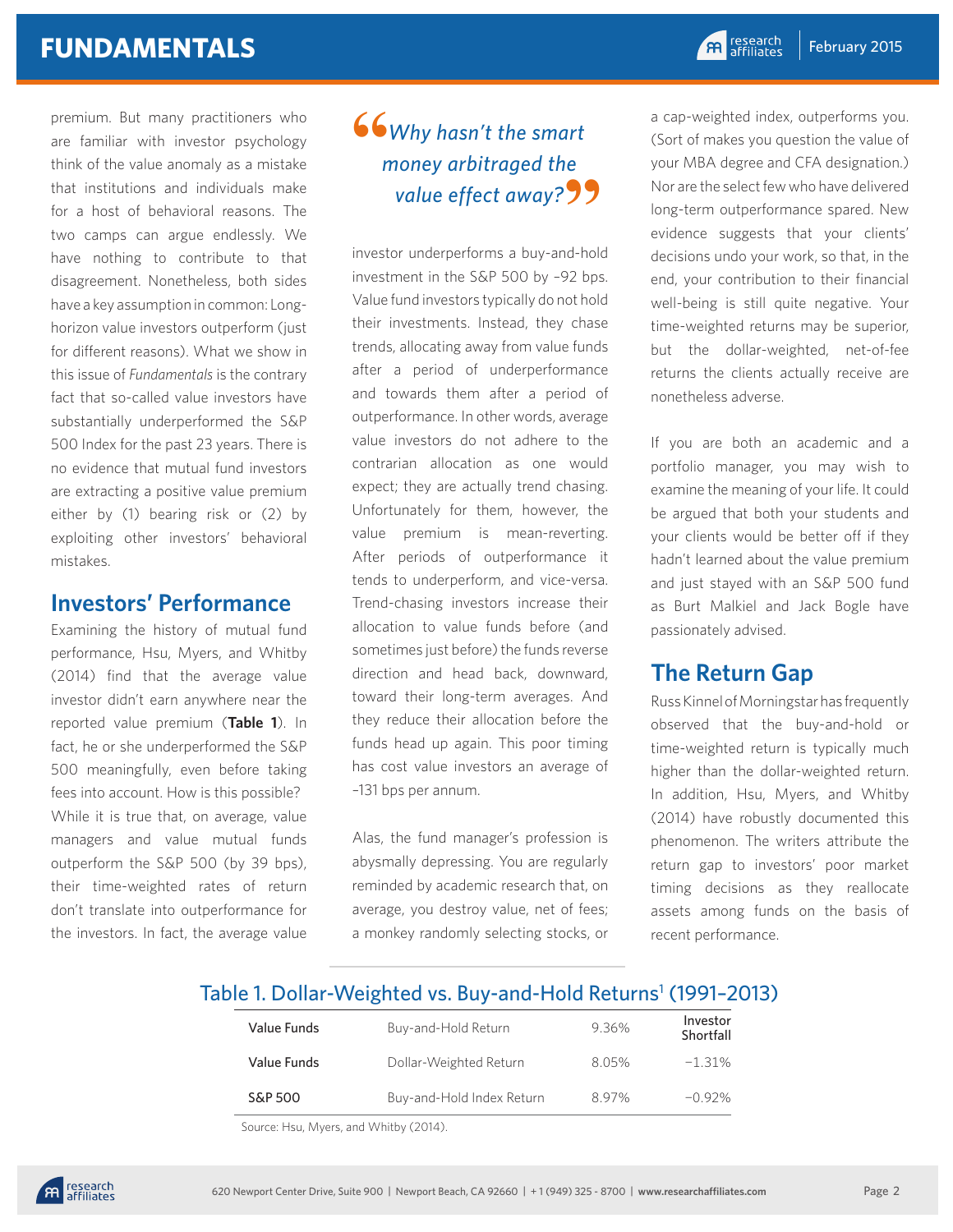Investors are so spectacularly bad at market timing that they routinely wipe out all, or more than all, of the outperformance produced by valueoriented managers. An investor who spurned value strategies after the bludgeoning they received during the tech rally of the 1990s lost out on the value premium's 94% run between July 2000 and June 2002. An investor who exited value funds in early 2009, after the collapse of banking stocks killed value returns, missed the 27% surge from March 2009 to April 2010. These examples are admittedly cherry-picked, but they vividly describe the average investor's behavior. Trend chasing typically results in forgone profits or outright losses.

## **Two Implications**

What can we conclude from the observed return gap between the outperformance of the buy-and-hold value strategy and the underperformance of the average value investor?

#### *Mean-Reverting Value Premium*

First, this result tends to corroborate the finding, documented in Hsu (2014), that

## *Trend chasing typically results in forgone profits or outright losses.* **" 66**<br>re

the value premium is mean-reverting. Apart from needlessly incurring transaction costs, the investor's trendchasing allocation would not be harmful if the value premium were constant over time. But the mean-reverting value premium has had a whiplash effect on the average value investor, whose philosophical commitment to value investing is belied by trend-chasing allocations.

#### *Value Strategy Capacity*

Second, value investors have not earned a positive premium. This observation has very deep implications. If average investors have not extracted positive dollar alpha from value strategies, then it is specious to claim that investors on the other side of the value trade are being systematically exploited and will ultimately be eliminated. Indeed, given that the average value investor's dollar alpha is negative, at least some

of their counterparties must be making a handsome profit! This reasoning challenges the prediction that the free lunch from value investing might already have been arbitraged away by the significant allocation to value funds. Quite the contrary, fund flow data show that trend-chasing value investors far outweigh buy-and-hold value investors. Thus it would appear that, on average, value investors are supplying a premium to other market participants rather than collecting one. The value strategy may have far more unused capacity than we suspected.

## **A Pyrrhic Victory**

It is small consolation that growth investors' dollar-weighted returns are even worse. In fact, large or small, value or growth, investors' dollar-weighted returns are overwhelmingly lower than the fund managers' buy-and-hold or time-weighted returns. **Table 2** shows the dollar-weighted return, the buyand-hold return, and the gap between them for different types of funds.

Across all funds, investors earned an average dollar-weighted return of only

## Table 2. Shortfall Based on Fund Types (1991–2013)

| <b>Fund Classification</b> | Dollar-Weighted Return | Buy-and-Hold Return | Shortfall |
|----------------------------|------------------------|---------------------|-----------|
| All Funds                  | 6.87%                  | 8.81%               | $-1.94%$  |
| <b>Growth Funds</b>        | 522%                   | 8.38%               | $-3.16%$  |
| Value Funds                | 805%                   | 936%                | $-1.31%$  |
| Small-Cap Funds            | 8 23%                  | 978%                | $-1.55%$  |
| Large-Cap Funds            | 6.76%                  | 8.66%               | $-1.90\%$ |
| S&P 500                    |                        | 8.97%               |           |

Source: Hsu, Myers, and Whitby (2014).

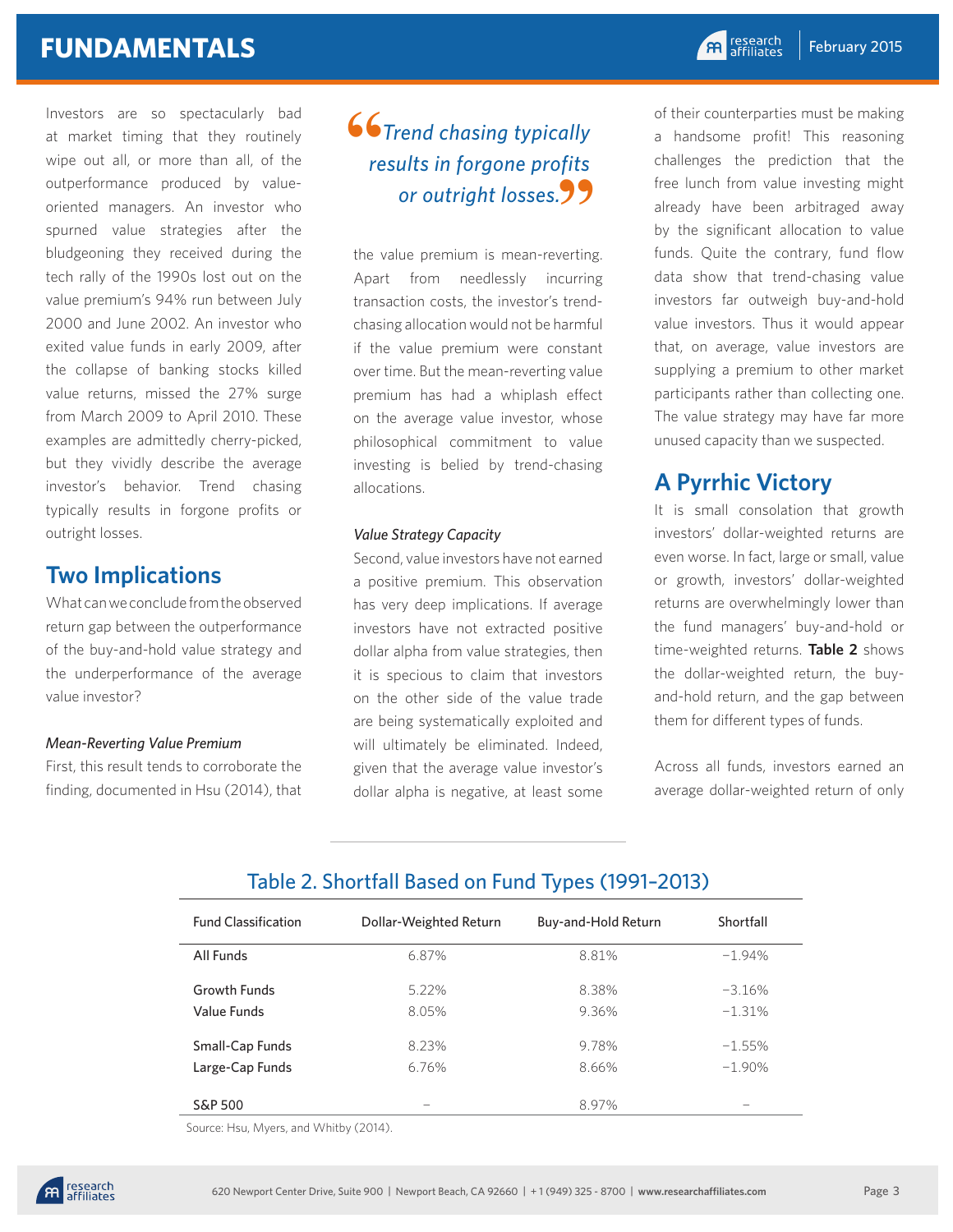## **FUNDAMENTALS**

6.87%, 194 bps less than the 8.81% that managers achieved on a timeweighted basis. To be clear, if investors bought mutual funds and held them throughout the measurement period, they, too, would have earned 8.81%. The 1.94% shortfall is due to poor timing on the part of investors (not managers).

Value investors did better; they underperformed their respective funds "only" by 1.31%. Growth investors, on the other hand, were ravaged by their trading behavior, losing a whopping 3.16% on top of growth strategies' general underperformance relative to value (and, in fact, relative to the S&P 500). It's not a pretty picture. All of the differences between dollar-weighted and buy-and-hold returns in Table 2 are highly significant, both statistically and economically.

Why might growth investors do so much worse? Apparently the same investors who tend to chase high-flying growth stocks are also the ones who chase high-flying growth managers—in both cases to their own detriment. It is possible that growth mutual fund investors are less financially

sophisticated on average; the evidence that value strategies outperform growth is widely taught in business schools and professional credentialing programs.

## *The value strategy may have far more unused capacity than we suspected.* **" "**

Perhaps, then, less sophisticated investors are more vulnerable to their natural trend-chasing instinct and, therefore, to cognitive errors and behavioral biases that show up in their trading. Similarly, it seems reasonable to suppose that investors in high expense ratio funds are also likely to be less financially sophisticated. It would be unsurprising if investors in high expense ratio funds suffered more from poor timing decisions. Indeed, this is exactly what Hsu, Myers, and Whitby (2014) find. **Table 3** shows that investors in funds with the highest expense ratios experience a dollar-weighted return fully 4.01% less than their respective funds' time-weighted return. Investors in funds with low expense ratios experience a better (but still bad) shortfall of 1.34% due to their trading in and out of the funds.

In contrast, value investors, index fund investors, and institutional fund investors tended to do better, in terms of the return gap they experience. This is intuitive in light of our interpretation on investor sophistication. We emphasize that, on average, all mutual fund investors underperform the buyand-hold return; the gap between their actual dollar-weighted returns and the funds' reported time-weighted returns is always negative on average. Our research indicates that the more sophisticated investor groups—for example, value and institutional fund investors—just display a smaller-than-average return gap.

## **In Closing**

There is an enormous gap between mutual funds' time-weighted rates of return and the dollar-weighted returns that investors actually receive. Although numerous researchers have carefully documented this phenomenon, the investment industry has largely ignored its most significant implication. If value investors are losing money in mutual funds, then it seems most unlikely that value investors' transactions will arbitrage away the value premium. In fact, it is rational to suspect that the average trigger-happy value investor may

## Expense Ratio Dollar-Weighted Return Time-Weighted Return Shortfall  $\mathsf{Low}$  7.88% 9.22% -1.34% **2** 6.93% 8.85% -1.92% **3** 6.07% 8.35%  $-2.28\%$ **4** 4.80% 7.84% -3.03% Table 3. Shortfall Based on Expense Ratios (1991–2013)

**High 2.87% 6.88% -4.01%** 

Source: Hsu, Myers, and Whitby (2014).